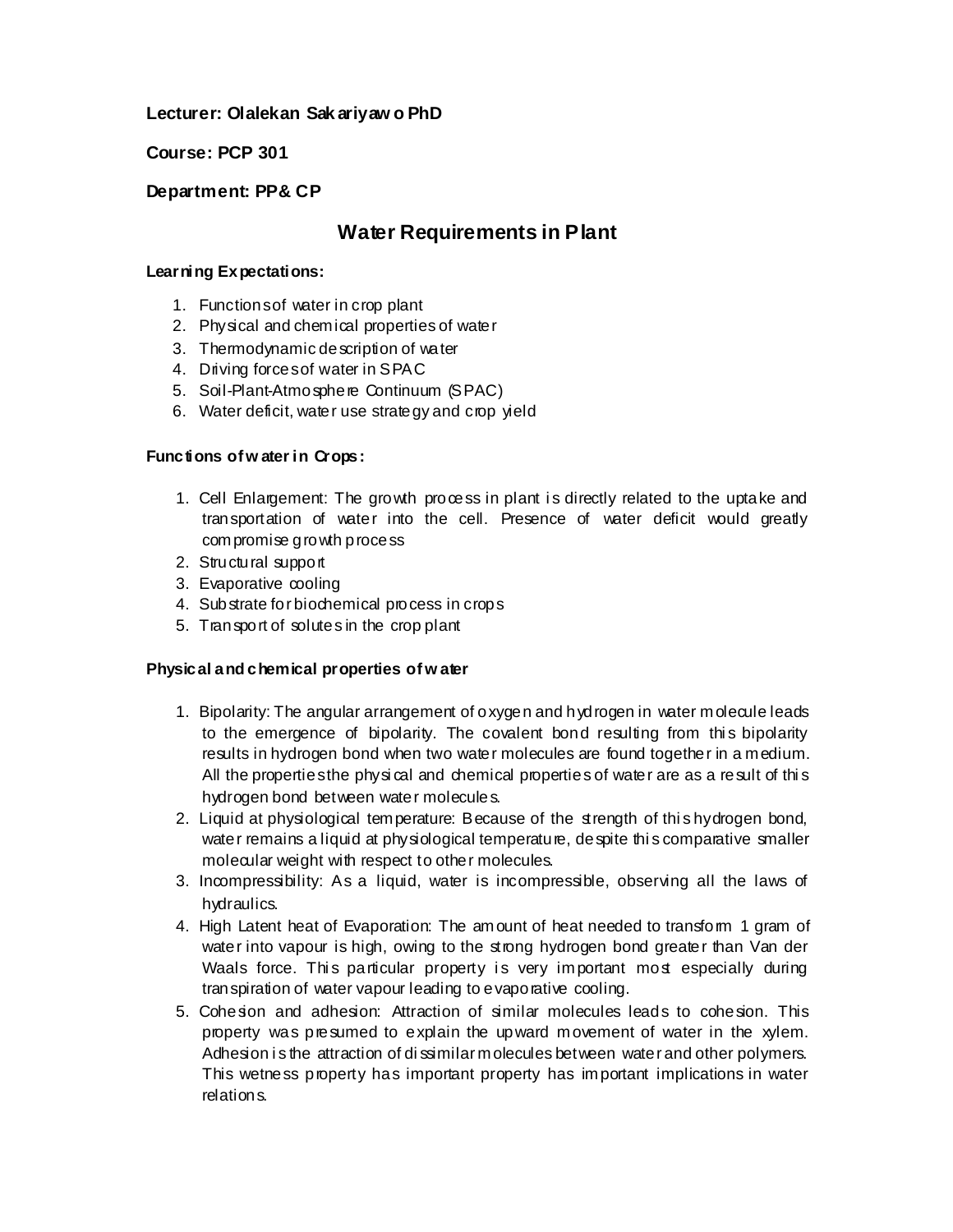#### **Thermodynamic description of water**

To better de scribe water quantitatively, it was observed that thermodynamic concepts could be used. In thi s case the property of water was described with respect to its potential energy, which is its capability to do work. Pure water was conventionally adopted as the standard water potential, above which it is impossible to obtain higher magnitude of value. The value for pure water is zero. The unit for expressing water potential is Mega Pascal.

The components of water potentials are as follows:

- 1. Solute potential
- 2. Turgor pressure potential
- 3. Matric potential
- 4. Gravitational potential

Solute water potential is determined by the concentration of the solute present. It decreases with increase in solute concentration, thus its negative value. Turgor pressure potential value could be positive or negative. In a flaccid cell, where there i s a net outward movement of water molecule, the value for turgor pressure potential is negative, creating tension; conversely with net inward movement of water into the cell, leading to turgid cell, the value becomes positive or positive hydrostatic pressure. The balance between negative value of solute potential and positive value of Turgor Pressure potential creates a balance, leading to negative water potential, since it i s a rarity to have pure water in a cell. Matric Potential is as a result of the adhesion property of water, it is most prominent during the movement of water in the soil. Gravitational potential increases when water is raised above a height above a reference point. Water flows down gravitational potential gradient, all things been equal. At the microscopic level of the plant vascular ti ssue one may omit the role of gravitational and matric potential components of water potential, though their relevance increases with the increase in organizational level of the plant.

1 Atmosphere = 760mmHg @ Sea level,  $45^{\circ}$  latitude  $= 1.013$  bar  $= 0.1013 MPa$  $= 1.013 \times 10^5$  Pa

Water potential components

 $\Phi w = \varphi s + \varphi t + \varphi m + \varphi q$ 

Where:

Φw – Water potential Φs – Solute potential Φt – Turgor potential Φm – Matrix potential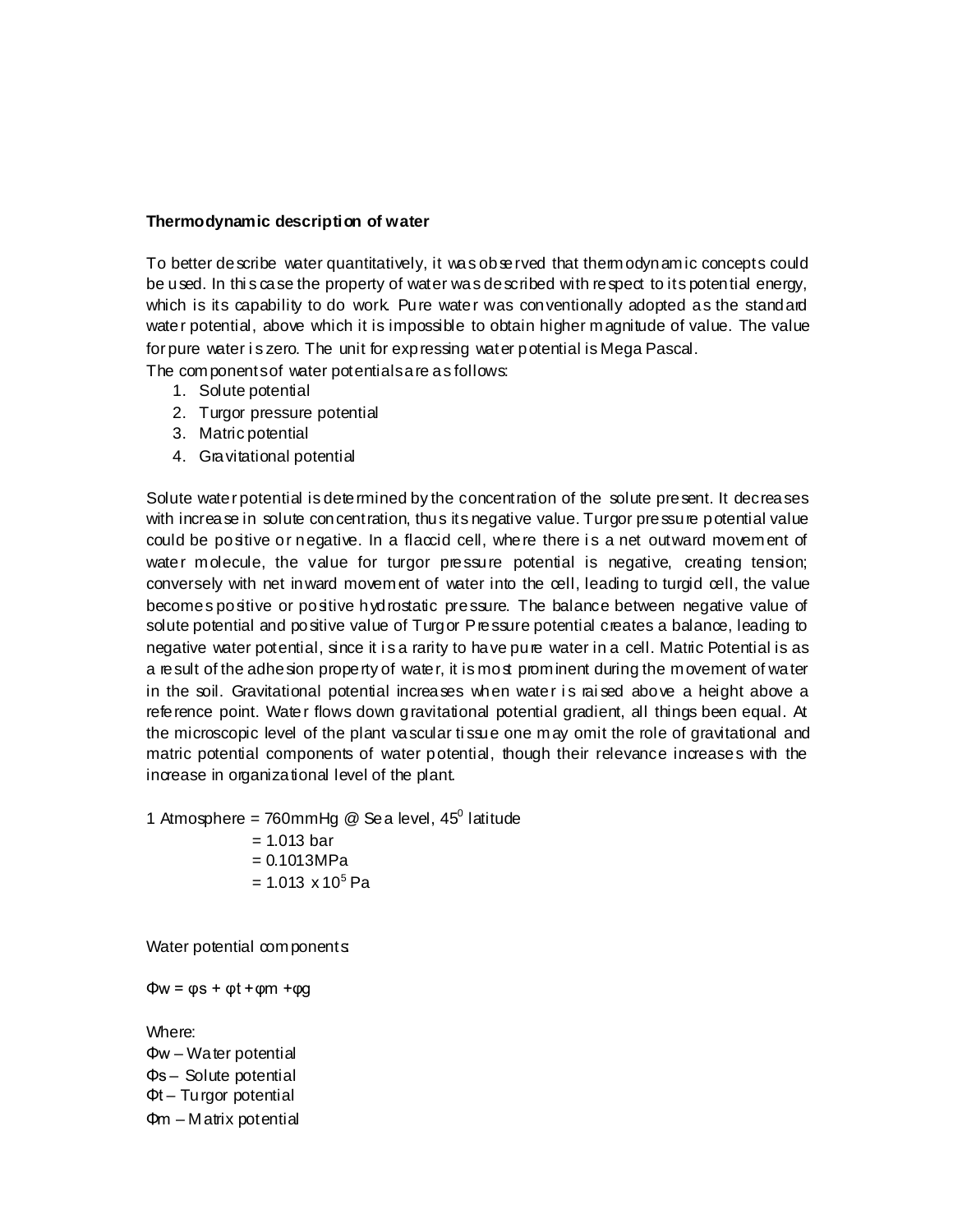# Φg – Gravitational potential

# **Tab.1 Driving forces of w ater in SPAC**

| <b>Process</b>             | <b>Driving forces</b>                                                                   |  |  |
|----------------------------|-----------------------------------------------------------------------------------------|--|--|
|                            |                                                                                         |  |  |
| <b>Diffusion</b>           | Concentration gradient                                                                  |  |  |
|                            |                                                                                         |  |  |
|                            | Fick's Law                                                                              |  |  |
|                            | $Js = -\Delta s \Delta c / \Delta x$                                                    |  |  |
|                            | Where; Js - Rate of solute diffusion                                                    |  |  |
|                            | $\Delta s$ - Diffusion coefficient, measures ease of substance<br>movement via a medium |  |  |
|                            | $\Delta c/\Delta x$ – Concentration gradient                                            |  |  |
|                            | $\Delta c$ – Difference in concentration                                                |  |  |
|                            | $\Delta x$ – Difference in distance                                                     |  |  |
| <b>Bulk</b><br><b>Flow</b> | Pressure gradient                                                                       |  |  |
|                            | Volume = $\pi^4 \Delta P / \Delta x / 8$                                                |  |  |
|                            | Where:                                                                                  |  |  |
|                            | Volume - Flow rate                                                                      |  |  |
|                            | $r -$ Radius                                                                            |  |  |
|                            | $\pi$ – Viscosity of liquid                                                             |  |  |
|                            | $\Delta P$ – Difference in pressure                                                     |  |  |
|                            | $\Delta x$ - Difference in distance                                                     |  |  |
|                            | $\Delta P/\Delta x$ – Pressure gradient                                                 |  |  |
| Osmosis                    | Composite forces (Concentration and pressure gradient)                                  |  |  |
|                            |                                                                                         |  |  |
|                            |                                                                                         |  |  |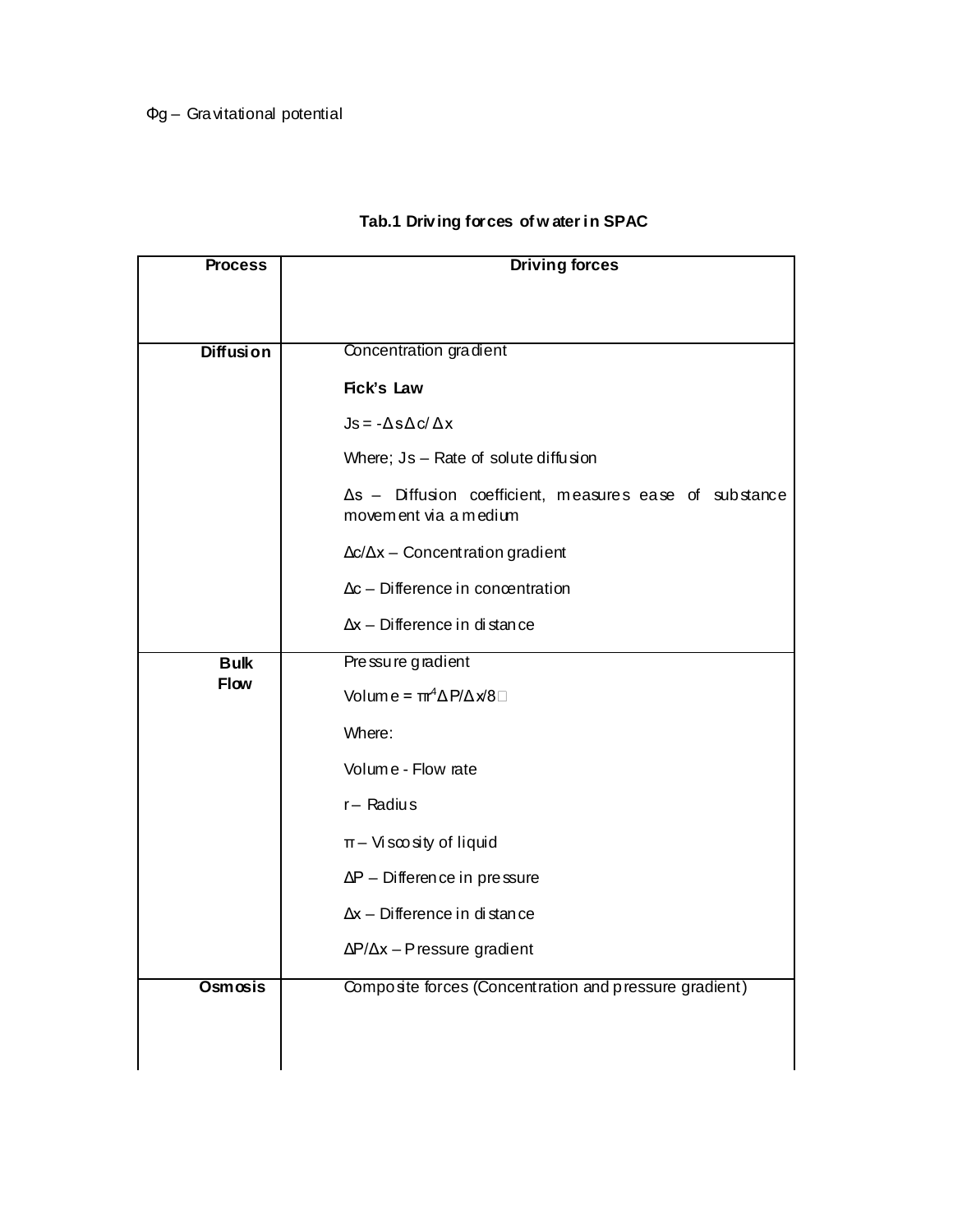| Medium/Interface        | <b>Process</b>                                           | Driving force                                               | Pathway                                                                                  |
|-------------------------|----------------------------------------------------------|-------------------------------------------------------------|------------------------------------------------------------------------------------------|
| Soil                    | Water<br>movem ent in<br>the soil/Bulk<br><b>How</b>     | Pre ssu re<br>gradient                                      | Soil Particles                                                                           |
| Soil-Plant<br>Interface | Water uptake                                             | Composte<br>force<br>$\varphi_w = \varphi_s + \varphi_p$    | Apoplast<br>$\circ$<br>Symplast<br>$\circ$<br>Tran <sub>s</sub> -<br>$\circ$<br>membrane |
| Plant                   | Long di stance<br>transport<br>(Cohe sion -<br>ten sion) | Pre ssu re<br>gradient                                      | <b>Xylem</b>                                                                             |
| Plant-Atm osphe re      | Transpirational<br>pull of water                         | Gradient of<br>water vapour<br>concentration<br>(Diffusion) | Stomata<br>$\circ$<br>Qutide<br>$\circ$<br>Lenticle<br>$\circ$                           |

# **Tab.2 Transport of water in plant (Soil-Plant-Atmosphere Continuum)**

### **Models of w ater uptake in plants**

### **Cohesion-tension Model**

This model proposes that transpiration of water from the plant leads to the emergence of cohesion among similar water molecules, leading to the build up of negative hydrostatic pressure or tension. The emergence of tension increase tensile strength, which is the ability of water molecule to resist pulling force and by capillary action, water is being pulled up along the xylem. Where gas bubble are trapped in the water column, with an indefinite expansion of this bubble, a collapse of tension in the liquid phase is been observed, thus leading to cavitations. This phenomenon breaks the water column, resulting in reduced water uptake by plant.

Check this URL for animated version of this model: http://academic.kellogg.edu/herbrandsonc/bio111/animations/0031.swf

Other resources: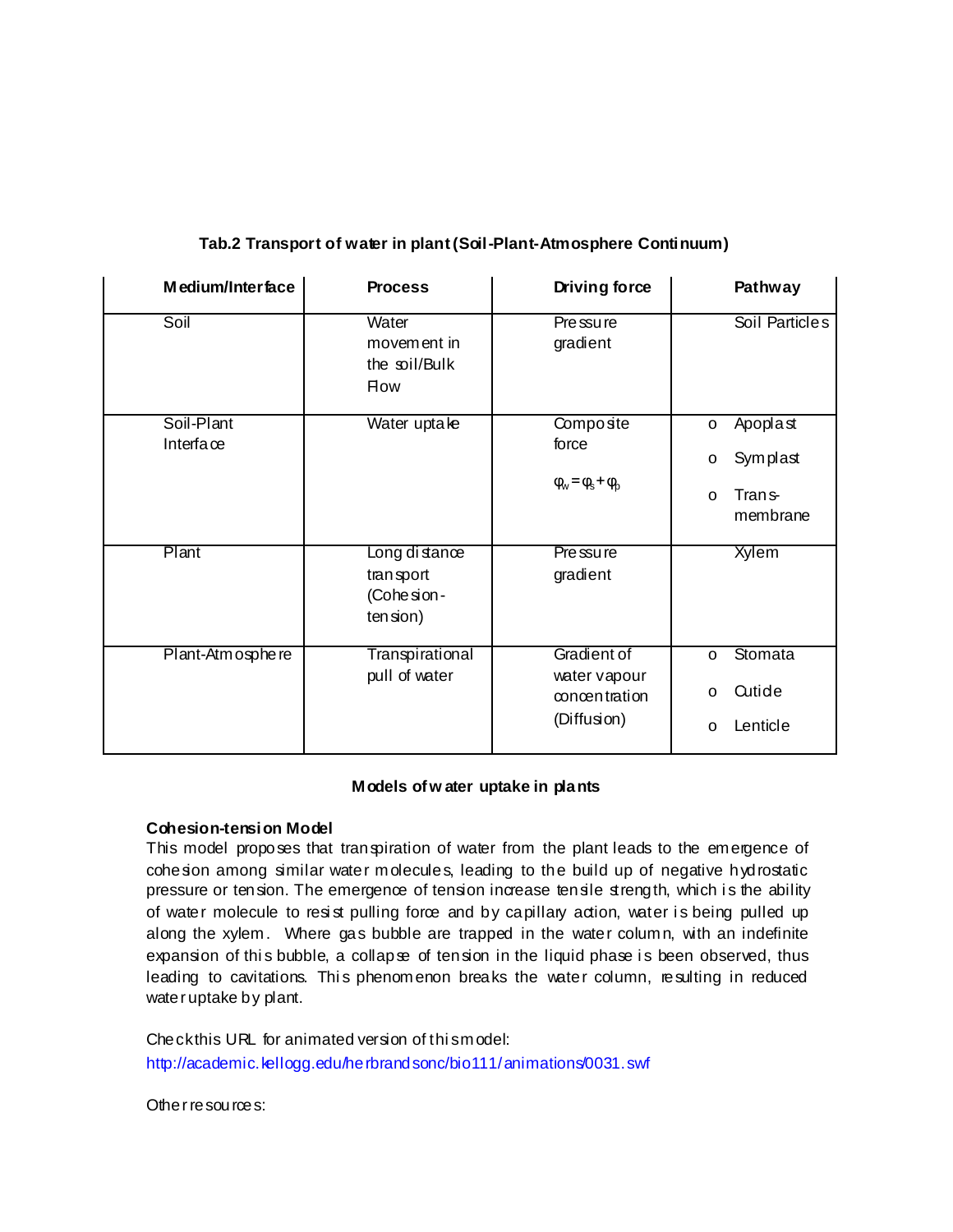http://www.mm.helsinki.fi/mmeko/kurssit/ME325/kuljetusprosessitkertaus.pdf http://www.uoguelph.ca/plant/courses/pbio-3110/ www.mm.helsink i.fi/mmeko/kurssit/.../k uljetusprosessitk ertaus. pdf

## **Root Pressure Model**

An alternative model for the uptake and transportation of water in the plant is the root pressure model. The mechanism i s as follows; absorption of solute leads to a reduction of solute potential in the plant cell, by concentration gradient water is being transported along the xylem tissue creating increase in positive hydrostatic pressure or root pressure, thus facilitating water uptake. Excessi ve uptake of water could lead to guttation, a phenomenon whereby liquid droplets are formed at the edges of the leaf most especially in the morning.

## **Water deficit, w ater use strategy and crop yield**

Disequilibrium experienced between water supply and demand creates water deficit in plants. Alternatively, the concept could be envi saged as a situation when water content in the cell/ tissue is less than highest water content exhibited at hydrated state. In fields, drought conditions leads to water deficit accompanied with high temperature. This is a climatic condition.

The response of plant to water stress, which is when water is limiting, is varied and physiological responses are observed at different levels of organisation of the crop. Strategically, plant could avoid or tolerate water deficit. In avoidance, the plant could synchronise his phenology with the growing season in other to optimise the available resources for proper growth and development. With tolerance there must be specific mechanism to ensure availability of water and water use efficiency. Tolerance or resistant strategy involves:

- 1. Desi ccation tolerance at high water potential
	- a. Water saver, use water conservatively; example succulent
	- b. Water spender, aggressive consumption of water; example Ephemeral s
- 2. Desi ccation tolerance at low water potential, possess the ability to function while dehydrated; xeromorphic plants' non-succulent. There are two strategy for desiccation tolerance at reduced water deficit:
	- a. Acclimation, which is transi ent and phenotypic in nature
	- b. Adaptation, which is constitutive and genotypic in nature

Dimension of acdimation are as follows:

- I. Osmoregulation the process of accumulation of solutes in cells independent of cellular volume change. The implication is reduced water potential, osmotic potential and through water uptake increased cellular turgor. The solutes accumulated could be:
	- a. Compatible
		- i. Nitrogen containing, e.g. Proline, glycine betaine
		- ii. Non-Nitrogen containing, e.g. sugar alcohol (Sorbitol, mannitd)
	- b. Non-compatible, e.g. Inorganic ions
- II. Reduced growth